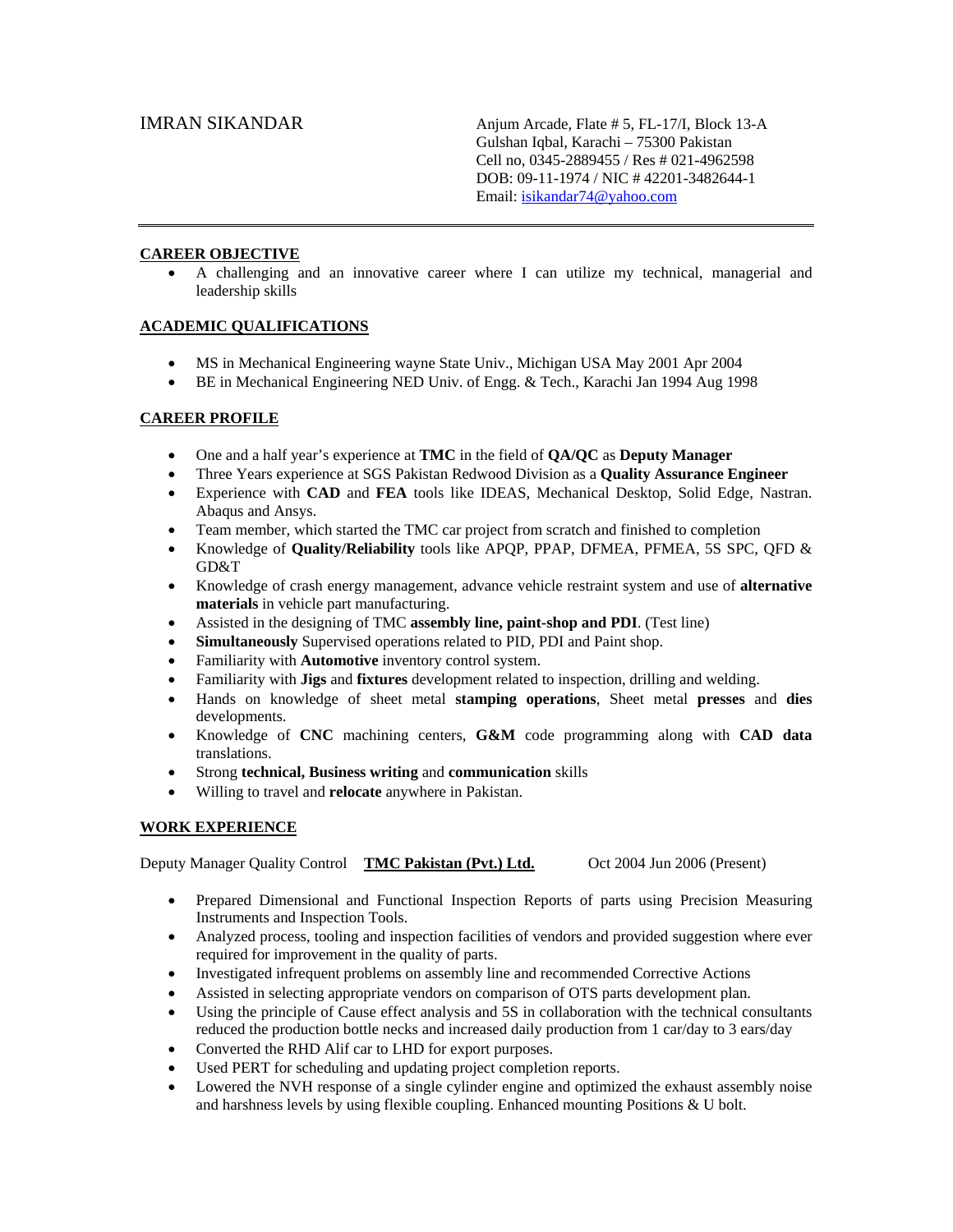- Using FEA redesign the 5 hole plate eliminating the bending problem that arose as a result of U-Bolts torque testing at recommended levels, during assembly of leaf springs on the chassis
- Studied, optimized and developed hardware of complete TMC alif car from M.B.I
- Conducted Material Testing to verify different characteristics using testing equipment e.g. tensiometer, UT Machine, Rockwell/Brinell Hardness Tester, Surface Roughness Tester etc.

## Q.A Engineer **SGS Pakistan (Private) Ltd.** Oct 1998 – May 2001

- Developed the Quality assurance system in accordance with ISO 9002 standards and Meter Calibration services for SGS Pakistan Redwood division.
- Performed Field audits, Internal Audits issue CAPR, CAR and divisions SWOT analysis
- Issued work instructions, safety instructions and MSDS Redwood inspectors.
- Calibration of Upright cylindrical fixed roof, Floating roof, Horizontal bullets and Road tank
- lorries for various Oil exploration, Oil Distribution, and Power Plants.
- Performed Ultrasonic thickness testing and LEL testing on storage tanks
- Worked as a Project engineer in the "Development of an Ultrasonic thickness corrosion monitoring system at British Petroleum's facility at Turk, Sindh.

#### **M.S.M.E "PROJECTS" AT WAYNE STATE UNIVERSITY,DETROIT MICHIGAN U.S.A**

#### **Reliability & Estimation**

• Performed FMEA and QFD techniques on car radiator cooling fan and tested Car bracket to failure using weibull distribution

### **Robustness and Product development in product engineering**

• Using Ford Taurus Car crash data optimized the energy absorption. 50" Percentile Dummy HIC. NIC by using ANOVA

## **Non-linear FEA using abaqus in flipchip packaging**

• Prediction of the fatigue life of solder balls in completely filled clean & non clean flip chip package under a thermal load from -40 to 125 C using Hypermesh & Abaqus as the solver.

#### **Finite Element Methods**

• Failure Analysis and design optimization of a car Door bracker by considering Maximum von Misses Critieria, using Hypermesh as the Pre/Postprocessor and Nastran as Solver.

#### **Non Destructive Evaluation Techniques**

• Studied various ultrasonic, acoustic emission and machine vibration monitoring techniques.

# **Mechanics of Composite materials**

• Design of Carbon Epoxy Laminate with the validation of the Tsaii-Hill Theory.

#### **UNDER GRADUATE PROJECTS.**

- Design & Simulation of 4 Stroke C.I Engine with Variable Load using FEA.
- Prepared a report on the Inventory Control & OA/OC system of Honda Atlas Motorcycles.
- Developed report on truck engine thermodynamic calculations at HINO Pak motor company

### **PROFESSIONAL AFFILIATIONS**

| Society of Automotive Engineers (SAE) | American Society of Mechanical Engineers (ASME) |
|---------------------------------------|-------------------------------------------------|
| Pakistan Engineering Council (PEC)    | Institute of Engineers Pakistan (IEP)           |

#### **COMPUTER SKILLS**

| <b>Engineering Software</b>       | 1-DEAS, Mechanical Desktop,                           |
|-----------------------------------|-------------------------------------------------------|
| Simulation Software               | Working Model 2-D Engine Dyno & 3-D Studio R-4        |
| <b>Office Automation Packages</b> | Ms Office, Excel, Power point, Ms -Project & MINI-TAB |